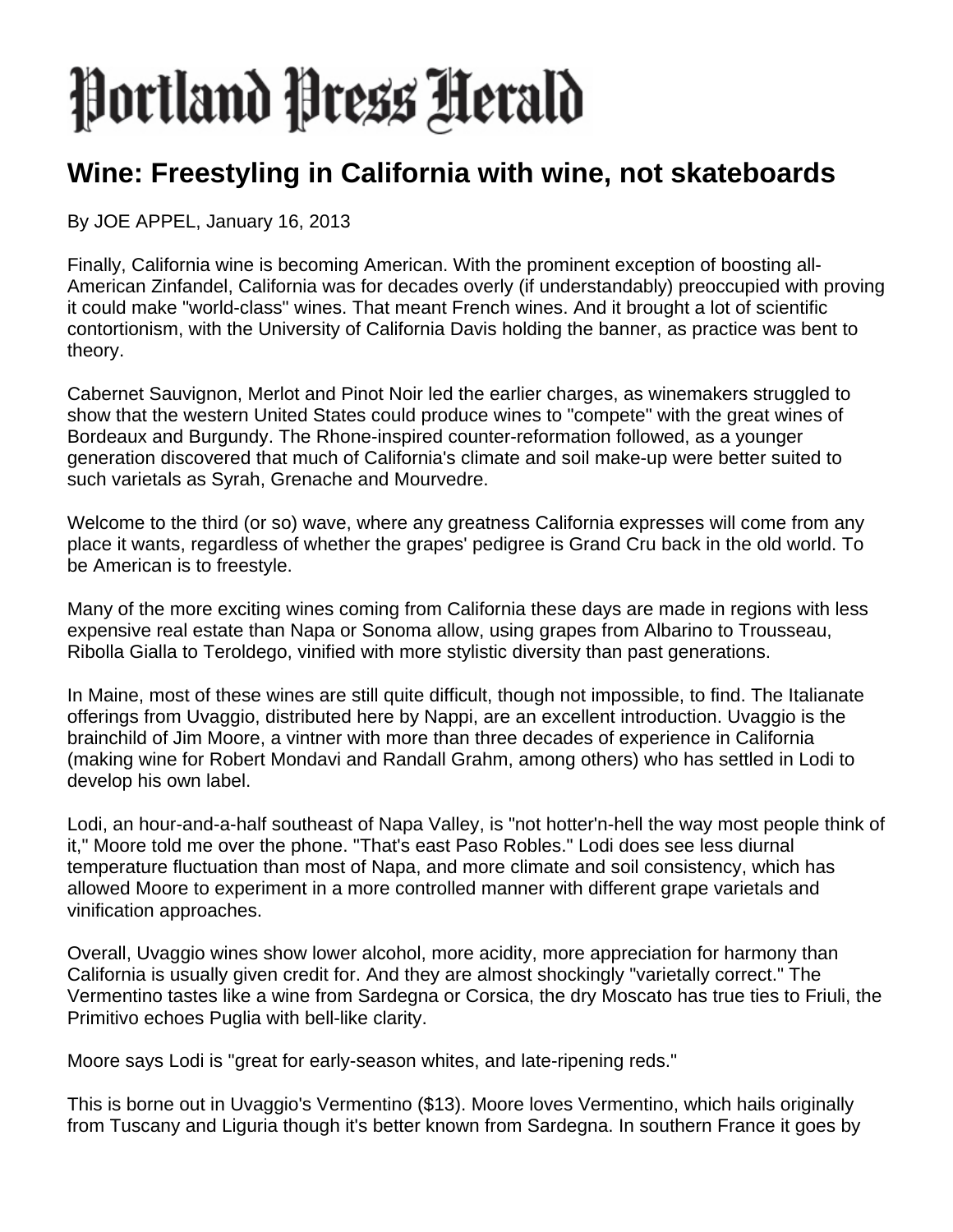the name of Rolle, where it often takes on a more sun-baked, mineral, austere personality than the briny, caper-flecked Italian version presents.

"Vermentino is a wonderful grape," Moore said, "and not as appreciated as it should be. When it's made well, it's better than Pinot Grigio, and I theorized that if PG was doing well in Lodi, Vermentino would too. It's a very adaptable grape."

He added that the Uvaggio is a "weird synthesis of Corsica and Sardegna," though his characterization of the wine as a meeting between Pinot Grigio and the Austrian Gruner Veltliner is spot-on. Olive brine and under-ripe summer fruit flavors (especially melon) converge with bracing salinity, lime pith and a spicy kick. It's terrific with herb white fish preparations, as well as salads and cooked green vegetables. There's a silkiness, too, which reminds me more of the Rolle wines from the southern Rhone I've had.

It's exciting and suitable that Moore produces a Primitivo, the Puglia-bred close cousin of Zinfandel. The Uvaggio Primitivo (\$18) is terrific. I've always considered Primitivo as a slightly less brash version of Zin, and brought a Zin-based set of presumptions to my first taste of it. As delightful as the wine is, the closer associations are with Oregon Pinot Noir or Cru Beaujolais. (Moore drew this connection for me, and it's true).

The wine's yumminess factor is that high, an almost undeniable joyful deliciousness, but it doesn't stop there. Raspberry fruit and a touch of root beer come out at first, then a grippy bite and touch of spice, backed with great acidity. There is terrific harmony and integration, not words ordinarily associated with such a bold and (often overly) rustic varietal. The body is refreshingly even-keeled, the alcohol is a decidedly low 13.5 percent. It's a flat-out sexy wine, and the number of California wines thrice the price that don't deliver a third of this wine's sheer pleasure is offensively high.

There's a fantastic Moscato Secco from Uvaggio (\$15), though I have few illusions many of you will try it. (Why? Because people are scared of dry Moscato, a topic I hope to address soon enough.) The Uvaggio channels Friuli or Alto Adige, with that inimitable apricot nose, a great spicy bite with copious ginger notes. As with the Primitivo, I so appreciate this wine's texture: satin-smooth, supporting a lot of flesh with grace and ease.

My least favorite of the Uvaggio wines is the Barbera 2009 (\$18), a grape I love when it's good but is hard to bring to balanced ripeness on the vine and can be temperamental in the glass. The 2009 comes on bold and ripe with a lot of purple berry fruit, but about halfway through, something falls out of the bottom.

The 2010 vintage will come on the market later this year: Moore likes it, but he's ebullient about the 2012 vintage, which he said "is good the way a \$25 Barbera d'Alba is good. The 2012 is exceptional, one of the best Lodi wines I've ever crafted, in terms of intensity, balance, body. I want to make a real statement with that wine."

See, there's that American thing. We make statements. Jim Moore doesn't speak beyond what he knows, but he's unafraid to commingle old-world materials with an innovative attempt to introduce something new into the culture.

It's morning in America.